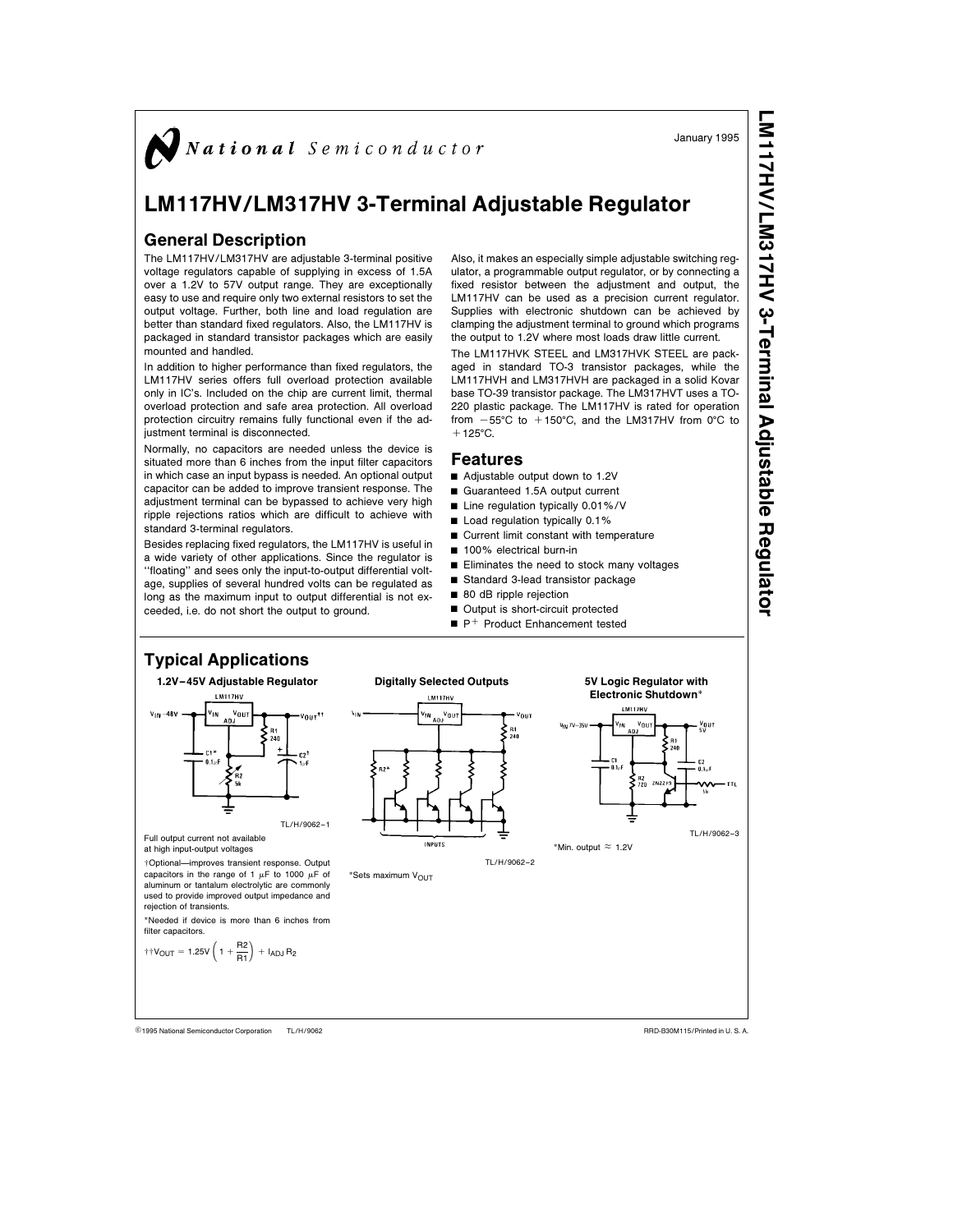| <b>Absolute Maximum Ratings</b>                          |                    |                                       |                                     |  |  |  |  |
|----------------------------------------------------------|--------------------|---------------------------------------|-------------------------------------|--|--|--|--|
| If Military/Aerospace specified devices are required,    |                    | Operating Junction Temperature Range  |                                     |  |  |  |  |
| please contact the National Semiconductor Sales          |                    | LM117HV                               | $-55^{\circ}$ C to $+150^{\circ}$ C |  |  |  |  |
| Office/Distributors for availability and specifications. |                    | LM317HV                               | $0^{\circ}$ C to $+125^{\circ}$ C   |  |  |  |  |
| (Note 3)                                                 |                    | Storage Temperature                   | $-65^{\circ}$ C to $+150^{\circ}$ C |  |  |  |  |
| Power Dissipation                                        | Internally limited | Lead Temperature (Soldering, 10 sec.) | $300^{\circ}$ C                     |  |  |  |  |
| Input-Output Voltage Differential                        | $+60V, -0.3V$      | ESD Tolerance (Note 4)                | 2000V                               |  |  |  |  |

# Electrical Characteristics (Note 1)

| Parameter                                                 | <b>Conditions</b>                                                                                                          | <b>LM117HV</b> |                           |                | <b>LM317HV</b> |                           |              | <b>Units</b>         |
|-----------------------------------------------------------|----------------------------------------------------------------------------------------------------------------------------|----------------|---------------------------|----------------|----------------|---------------------------|--------------|----------------------|
|                                                           |                                                                                                                            |                | <b>Typ</b>                | <b>Max</b>     | <b>Min</b>     | <b>Typ</b>                | Max          |                      |
| Line Regulation                                           | $T_{\text{H}}$ = 25°C, 3V $\leq$ V <sub>IN</sub> - V <sub>OUT</sub> $\leq$ 60V<br>(Note 2) $I_L = 10$ mA                   |                | 0.01                      | 0.02           |                | 0.01                      | 0.04         | % / V                |
| Load Regulation                                           | $T_J = 25^{\circ}$ C, 10 mA $\leq I_{OUT} \leq I_{MAX}$                                                                    |                | 0.1                       | 0.3            |                | 0.1                       | 0.5          | %                    |
| <b>Thermal Regulation</b>                                 | $T_{\text{J}}$ = 25°C, 20 ms Pulse                                                                                         |                | 0.03                      | 0.07           |                | 0.04                      | 0.07         | % /W                 |
| Adjustment Pin Current                                    |                                                                                                                            |                | 50                        | 100            |                | 50                        | 100          | μA                   |
| Adjustment Pin Current Change                             | 10 mA $\leq$ $I_1 \leq$ $I_{MAX}$<br>$3.0 V \leq (V_{IN} - V_{OUT}) \leq 60 V$                                             |                | 0.2                       | 5              |                | 0.2                       | 5            | μA                   |
| Reference Voltage                                         | $3.0 V \leq (V_{IN} - V_{OUIT}) \leq 60V$ , (Note 3)<br>10 mA $\leq$ $I_{OUT} \leq I_{MAX}$ , $P \leq P_{MAX}$             | 1.20           | 1.25                      |                | 1.30 1.20      | 1.25                      | 1.30         | $\vee$               |
| Line Regulation                                           | $3.0V \le (V_{IN} - V_{OUT}) \le 60V, I_L = 10 \text{ mA},$ (Note 2)                                                       |                | 0.02                      | 0.05           |                | 0.02                      | 0.07         | % / V                |
| <b>Load Regulation</b>                                    | 10 mA $\leq$ $I_{\text{OUT}} \leq I_{\text{MAX}}$ (Note 2)                                                                 |                | 0.3                       | 1              |                | 0.3                       | 1.5          | $\%$                 |
| <b>Temperature Stability</b>                              | $T_{MIN} \leq T_J \leq T_{MAX}$                                                                                            |                | 1                         |                |                | 1                         |              | $\%$                 |
| Minimum Load Current                                      | $(V_{IN} - V_{OUT}) = 60V$                                                                                                 |                | 3.5                       | $\overline{7}$ |                | 3.5                       | 12           | mA                   |
| <b>Current Limit</b>                                      | $(V_{IN} - V_{OUIT}) \le 15V$<br>K, T Packages<br>H Package<br>$(V_{IN} - V_{OUIT}) \le 60V$<br>K, T Packages<br>H Package | 1.5<br>0.5     | 2.2<br>0.8<br>0.3<br>0.03 | 3.5<br>1.8     | 1.5<br>0.5     | 2.2<br>0.8<br>0.3<br>0.03 | 3.7<br>1.9   | A<br>A<br>A<br>A     |
| RMS Output Noise, % of VOUT                               | $T_J = 25^{\circ}$ C, 10 Hz $\leq f \leq 10$ kHz                                                                           |                | 0.003                     |                |                | 0.003                     |              | %                    |
| Ripple Rejection Ratio                                    | $V_{OUIT} = 10V, f = 120 Hz$<br>$C_{\text{ADJ}} = 10 \mu F$                                                                | 66             | 65<br>80                  |                | 66             | 65<br>80                  |              | dВ<br>dВ             |
| Long-Term Stability                                       | $T_J = 125^{\circ}C$                                                                                                       |                | 0.3                       | 1              |                | 0.3                       | 1            | %                    |
| Thermal Resistance.<br>Junction to Case                   | H Package<br>T Package<br>K Package                                                                                        |                | 12<br>2.3                 | 15<br>3        |                | 12<br>4<br>2.3            | 15<br>5<br>3 | °C/W<br>°C/W<br>°C/W |
| Thermal Resistance,<br>Junction to Ambient (no heat sink) | H Package<br>T Package<br>K Package                                                                                        |                | 140<br>35                 |                |                | 140<br>50<br>35           |              | °C/W<br>°C/W<br>°C/W |

**Note 1:** Unless otherwise specified, these specifications apply:  $-55^{\circ}$ C  $\leq T_J \leq +150^{\circ}$ C for the LM117HV, and 0°C  $\leq T_J \leq +125^{\circ}$ C for the LM317HV; V<sub>IN</sub>  $-$  V<sub>OUT</sub> = 0.1A for the TO-39 package and  $1_{\text{OUT}} = 0.$ TO-39 package.

Note 2: Regulation is measured at constant junction temperature. Changes in output voltage due to heating effects must be taken into account separately. Pulse testing with low duty cycle is used.

Note 3: Refer to RETS117HVH for LM117HVH or RETS117HVK for LM117HVK military specificatioins.

Note 4: Human body model, 1.5 k $\Omega$  in series with 100 pF.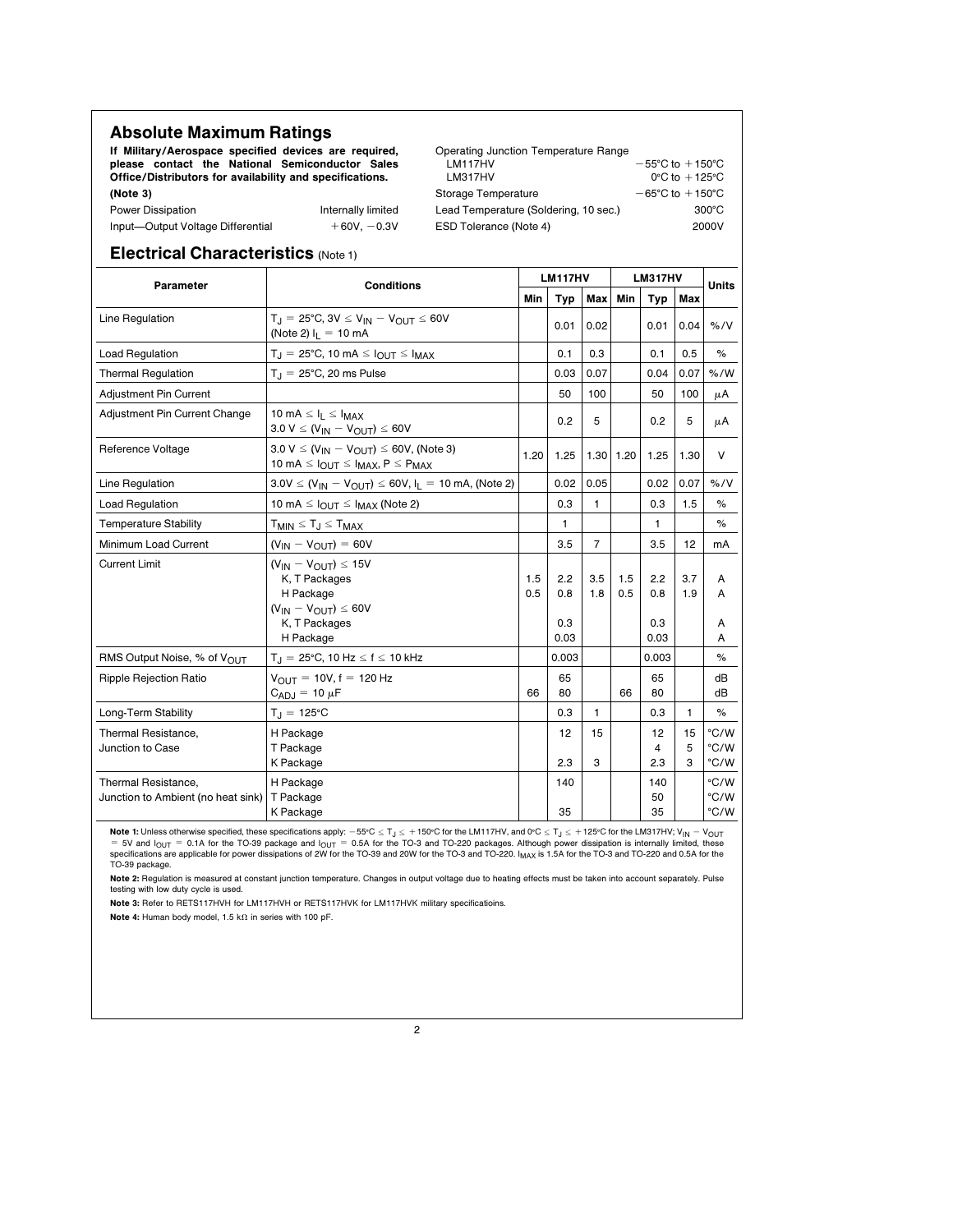

3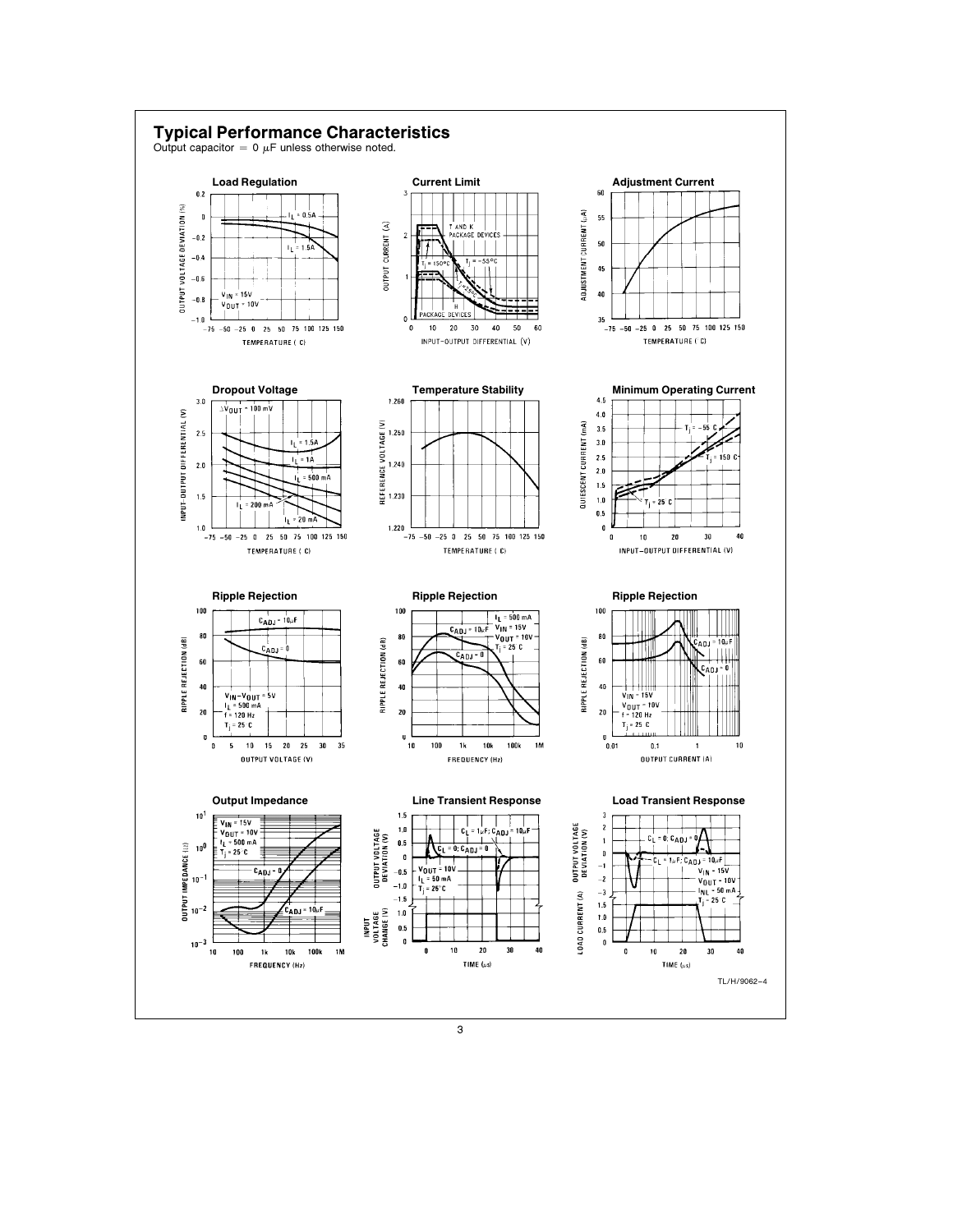# Application Hints

In operation, the LM117HV develops a nominal 1.25V reference voltage,  $V_{REF}$ , between the output and adjustment terminal. The reference voltage is impressed across program resistor R1 and, since the voltage is constant, a constant current  $I_1$  then flows through the output set resistor R2, giving an output voltage of



Since the 100  $\mu$ A current from the adjustment terminal represents an error term, the LM117HV was designed to minimize  $I_{ADJ}$  and make it very constant with line and load changes. To do this, all quiescent operating current is re-

turned to the output establishing a minimum load current requirement. If there is insufficient load on the output, the

### External Capacitors

output will rise.

An input bypass capacitor is recommended. A 0.1  $\mu$ F disc or 1  $\mu$ F solid tantalum on the input is suitable input bypassing for almost all applications. The device is more sensitive to the absence of input bypassing when adjustment or output capacitors are used but the above values will eliminate the possiblity of problems.

The adjustment terminal can be bypassed to ground on the LM117HV to improve ripple rejection. This bypass capacitor prevents ripple from being amplified as the output voltage is increased. With a 10  $\mu$ F bypass capacitor 80 dB ripple rejection is obtainable at any output level. Increases over 10  $\mu$ F do not appreciably improve the ripple rejection at frequencies above 120 Hz. If the bypass capacitor is used, it is sometimes necessary to include protection diodes to prevent the capacitor from discharging through internal low current paths and damaging the device.

In general, the best type of capacitors to use are solid tantalum. Solid tantalum capacitors have low impedance even at high frequencies. Depending upon capacitor construction, it takes about 25  $\mu$ F in aluminum electrolytic to equal 1  $\mu$ F solid tantalum at high frequencies. Ceramic capacitors are also good at high frequencies; but some types have a large decrease in capacitance at frequencies around 0.5 MHz. For this reason, 0.01  $\mu$ F disc may seem to work better than a 0.1  $\mu$ F disc as a bypass.

Although the LM117HV is stable with no output capacitors, like any feedback circuit, certain values of external capacitance can cause excessive ringing. This occurs with values between 500 pF and 5000 pF. A 1  $\mu$ F solid tantalum (or 25  $\mu$ F aluminum electrolytic) on the output swamps this effect and insures stability. Any increase of load capacitance larger than 10  $\mu$ F will merely improve the loop stability and output impedance.

### Load Regulation

The LM117HV is capable of providing extremely good load regulation but a few precautions are needed to obtain maximum performance. The current set resistor connected between the adjustment terminal and the output terminal (usually 240 $\Omega$ ) should be tied directly to the output of the regulator rather than near the load. This eliminates line drops from appearing effectively in series with the reference and degrading regulation. For example, a 15V regulator with  $0.05\Omega$ resistance between the regulator and load will have a load regulation due to line resistance of 0.05 $\Omega \times I_L$ . If the set resistor is connected near the load the effective line resistance will be 0.05 $\Omega$  (1 + R2/R1) or in this case, 11.5 times worse.

Figure 2 shows the effect of resistance between the regulator and 240 $\Omega$  set resistor.



### FIGURE 2. Regulator with Line Resistance in Output Lead

With the TO-3 package, it is easy to minimize the resistance from the case to the set resistor, by using two separate leads to the case. However, with the TO-5 package, care should be taken to minimize the wire length of the output lead. The ground of R2 can be returned near the ground of the load to provide remote ground sensing and improve load regulation.

### Protection Diodes

When external capacitors are used with any IC regulator it is sometimes necessary to add protection diodes to prevent the capacitors from discharging through low current points into the regulator. Most 10  $\mu$ F capacitors have low enough internal series resistance to deliver 20A spikes when shorted. Although the surge is short, there is enough energy to damage parts of the IC.

When an output capacitor is connected to a regulator and the input is shorted, the output capacitor will discharge into the output of the regulator. The discharge current depends on the value of the capacitor, the output voltage of the regulator, and the rate of decrease of  $V_{IN}$ . In the LM117HV, this discharge path is through a large junction that is able to sustain 15A surge with no problem. This is not true of other types of positive regulators. For output capacitors of 25  $\mu$ F or less, there is no need to use diodes.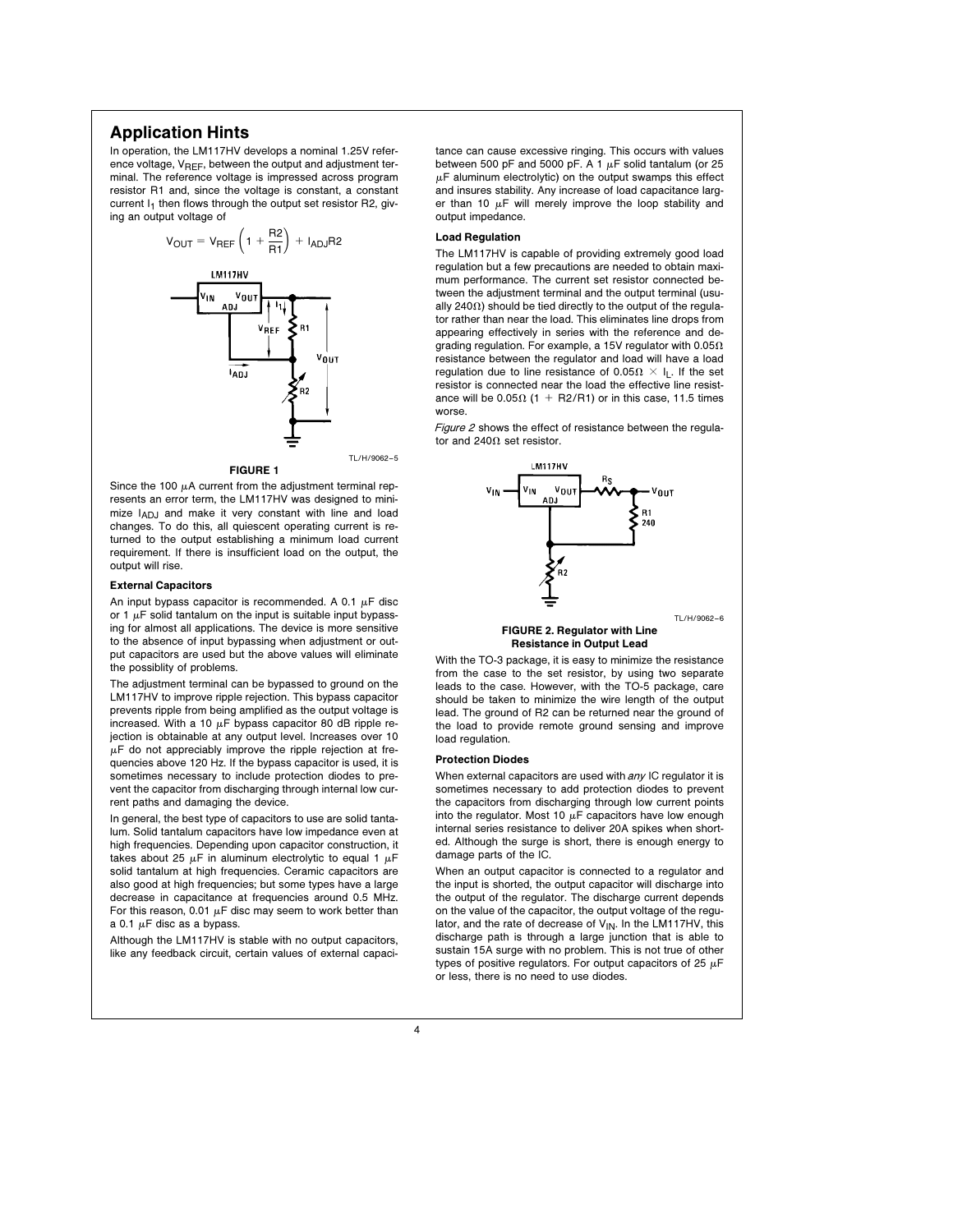The bypass capacitor on the adjustment terminal can discharge through a low current junction. Discharge occurs when either the input or output is shorted. Internal to the LM117HV is a 50 $\Omega$  resistor which limits the peak discharge current. No protection is needed for output voltages of 25V or less and 10  $\mu$ F capacitance. Figure 3 shows an LM117HV with protection diodes included for use with outputs greater than 25V and high values of output capacitance.

## Current Limit

Internal current limit will be activated whenever the output current exceeds the limit indicated in the Typical Performance Characteristics. However, if during a short circuit condition the regulator's differential voltage exceeds the Absolute Maximum Rating of 60V (e.g.  $V_{IN} \ge 60V$ ,  $V_{OUT} = 0V$ ), internal junctions in the regulator may break down and the device may be damaged or fail. Failure modes range from an apparent open or short from input to output of the regulator, to a destroyed package (most common with the TO-220 package). To protect the regulator, the user is advised to be aware of voltages that may be applied to the regulator during fault conditions, and to avoid violating the Absolute Maximum Ratings.



D2 protects against C2

# Schematic Diagram

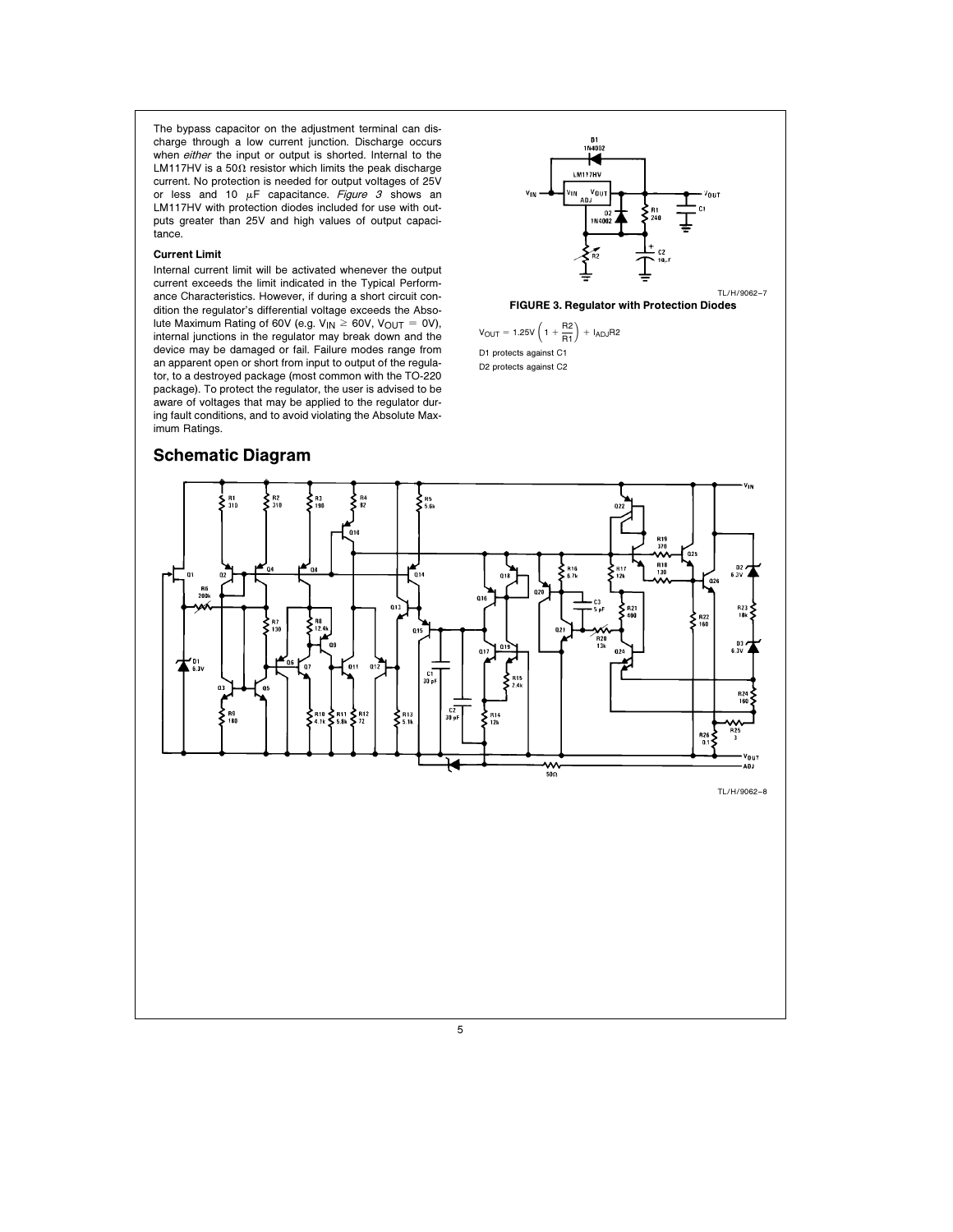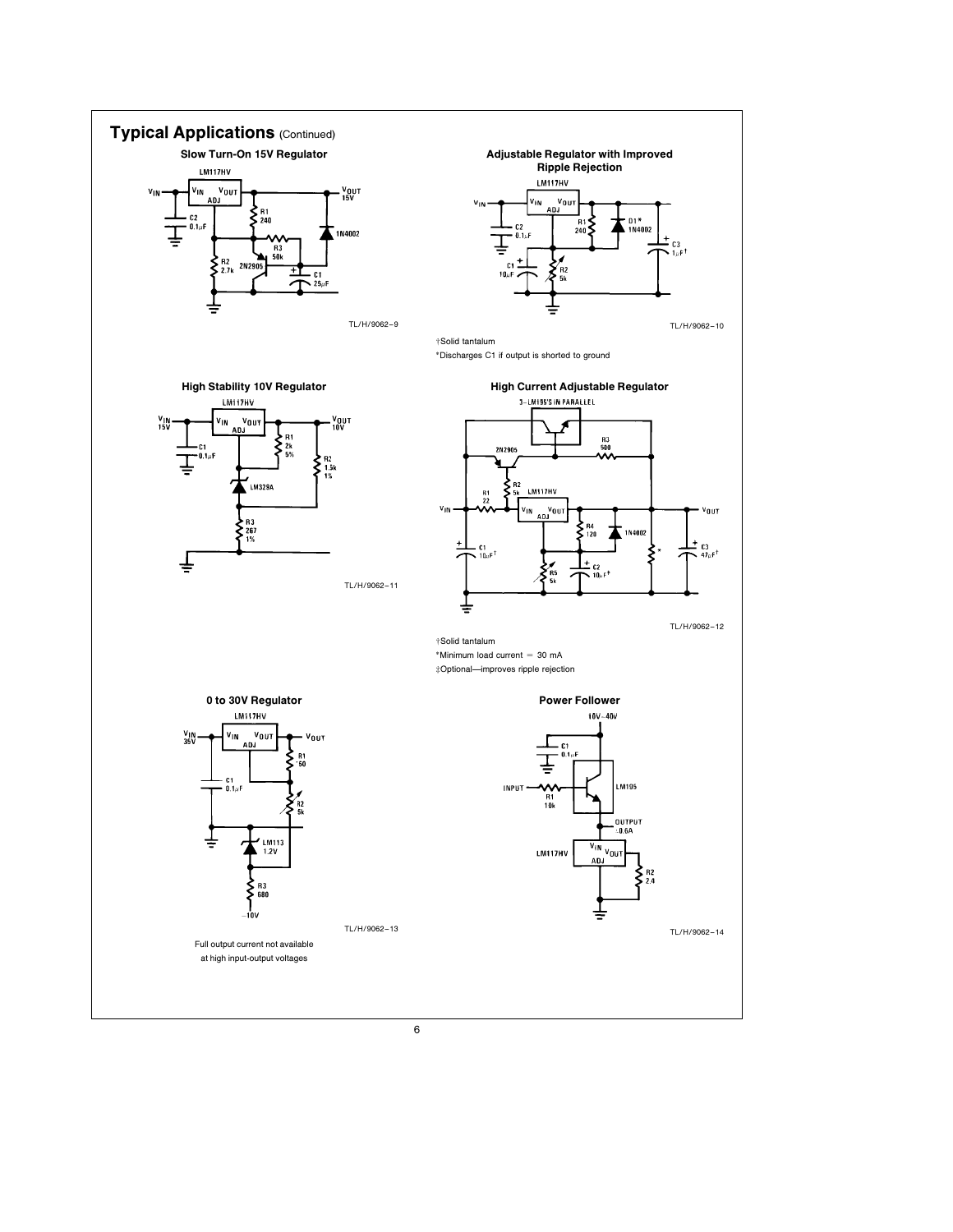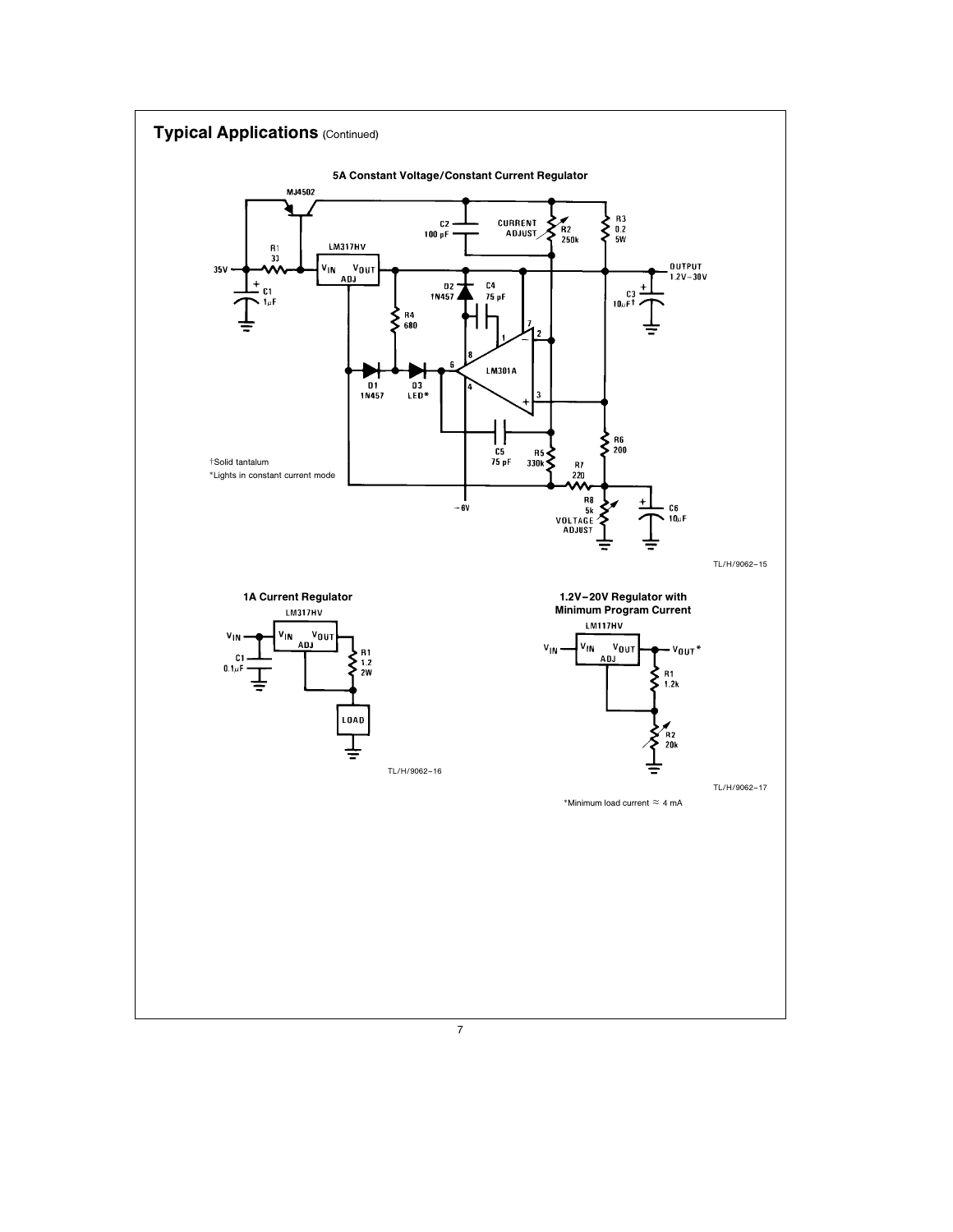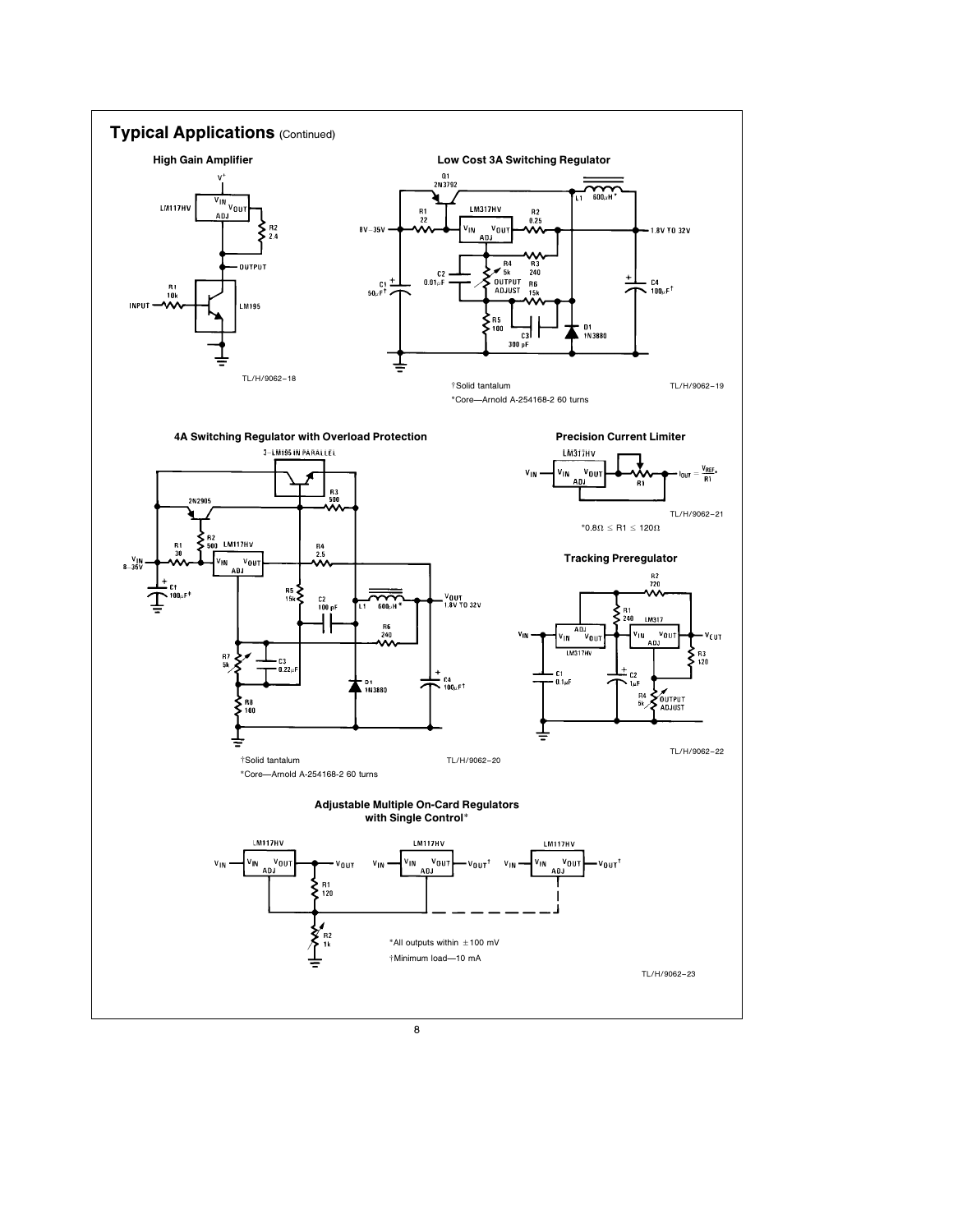

9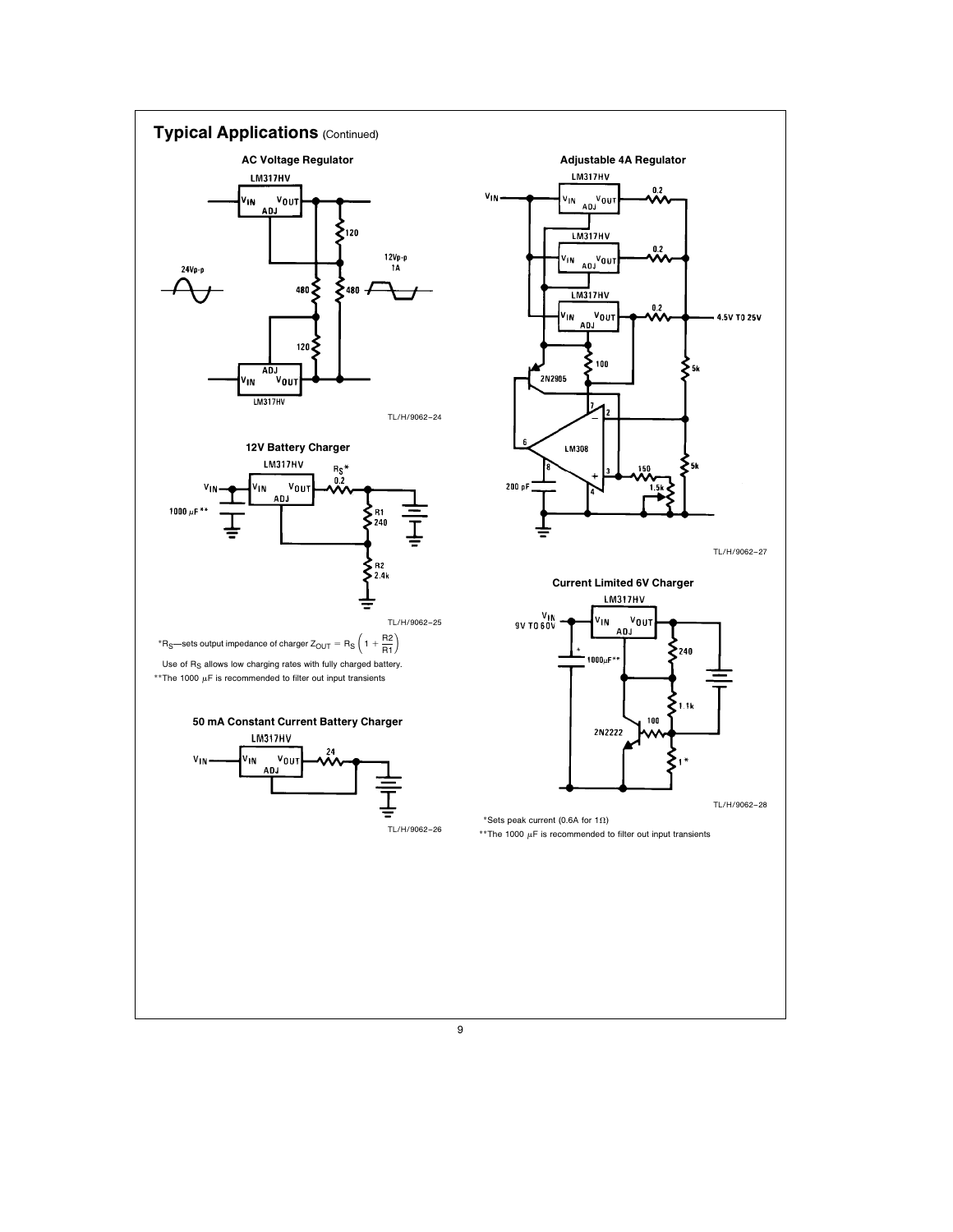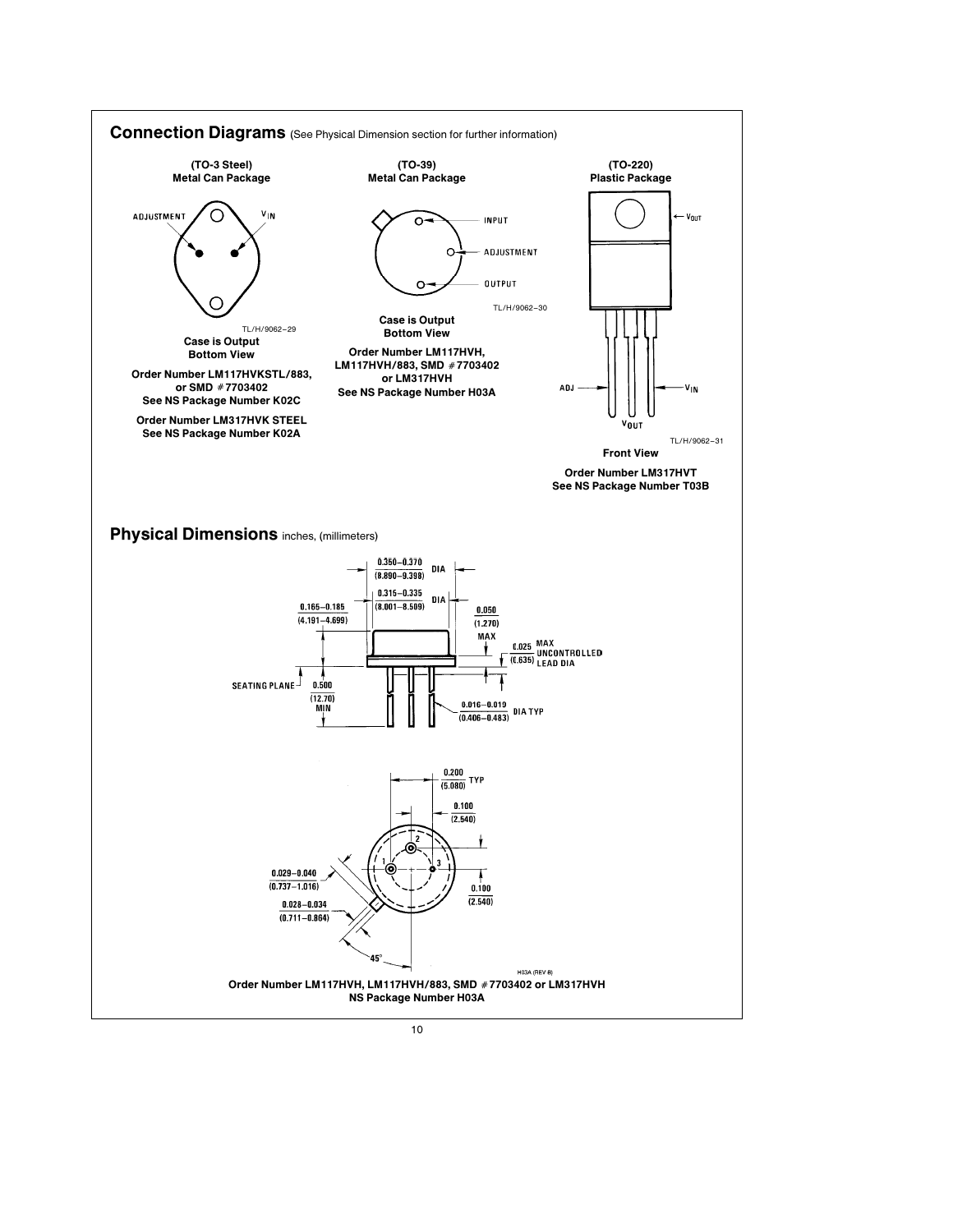